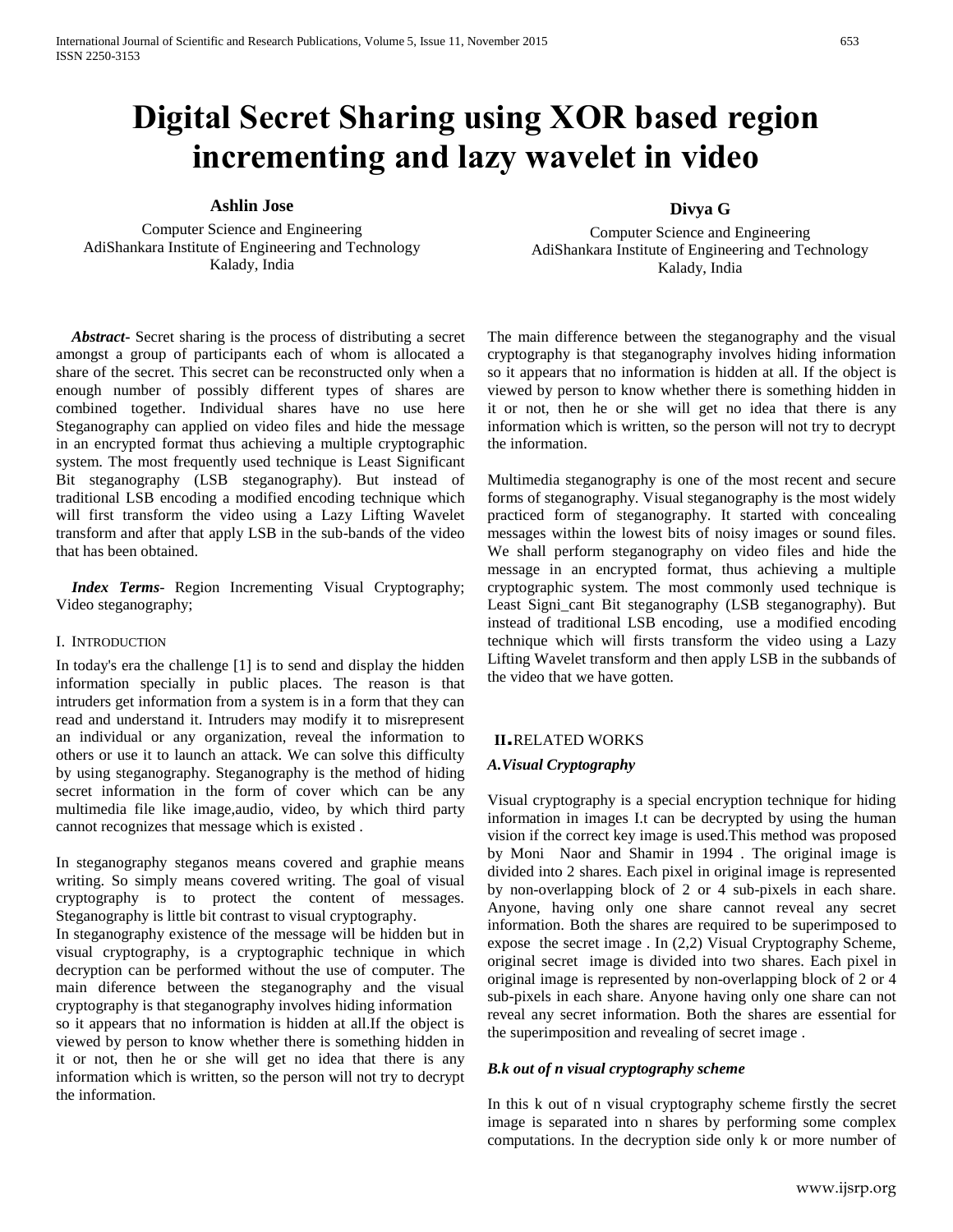shares can expose the original information and so less than k number of shares can not reveal the original secret.Major drawback of this scheme is pixel expansion and low contrast.



# **Fig 1: Visual Cryptography: Flow chart**

## *C.Extended Visual Cryptography*

One of the speciality of this scheme is that the shares which generated are meaningful in nature.Which allows the construction of visual secret sharing schemes .After the stacking of these shares this meaningful information will disappears and the secret is recovered. Meaningful shares avoid attention of hacker considering the security issues over the communication channels.



## **Fig 2:Extended visual cryptography**

## *D.Halftone Visual Cryptography*

Here encodes a secret binary image into n shares of random binary patterns.If the shares are xeroxed onto transparencies, the secret image can be visually decoded by superimposing a qualified subset of transparencies but no secret information can be revealed from the superposition of a forbidden subset.This type of visual cryptography scheme is better than extended visual cryptography scheme.But pixel expansion is also a major problem here.But it offers good contrast and security.

# *E.Visual Cryptography Scheme for General Access Structure*

In (k, n) Visual cryptography scheme all n shares are in equal importance . Any k out of n shares can be able to reconstruct the original information. It may destroy the security of the system. To solve this problem G. Ateniese , C. Blundo , A. DeSantis , and D. R. Stinson extended  $(k,n)$  visual cryptography model to general access structure.In general access structurescheme set of n shares is divided into two subsets namely quali\_ed subset and forbidden subset of shares as per the importance of shares. Any k shares from quali\_ed subset of shares can reveal secret information, but less than k shares from quali\_ed subset of shares can not reveal any secret information.This technique is applicable not only to the extended visual cryptography scheme but also to the conventional visual cryptography scheme.No code book is needed here.But this is not secure in nature.

## **Region Incrementing Visual Cryptography**

In traditional visual cryptography scheme the whole image is considered as a single secret and same encoding rule is applied for all pixels of one image. So it reveals either entire image or nothing. It may be the situation that different regions in one image can have different secrecy levels, so we cant apply same encoding rule to all pixels. Ran-Zan Wang developed a scheme Region Incrementing Visual cryptography for sharing visual secrets of multiple secrecy level in a single image . In this scheme, different regions are made of a single image, based on secrecy level and different encoding rules are applied to these regions.

## *Efficient Construction for Region Incrementing Visual Cryptography*

The important technique which is used here is linear programming [6].Which is used for the minimization of pixel expansion.High contrast is one of the important advantage of this scheme disadvantages are color reversal and pixel expansion problem.

#### *k Out of n Region Incrementing Scheme in Visual Cryptography*

Here k and n are integers that are able to reveal correct color of all regions [7].Incorrect color problem is solved here .And it theoretically satisfy both contrast and security conditions.This scheme is mainly solves the problem of wang's method that is incorrect color problem.

#### *An Extended Region Incrementing Visual Cryptography Scheme Using Unexpanded Meaningful Shares*

Region Incrementing is an active and important research area. In (2, n) region incrementing visual cryptographic scheme a single secret image is divided into multiple secret regions.Atleast 2 secret shares are needed to reveal the first region . After stacking more and more shares entire image is revealed.Color reversal,pixel expansion and low contrast are solved in thi technique.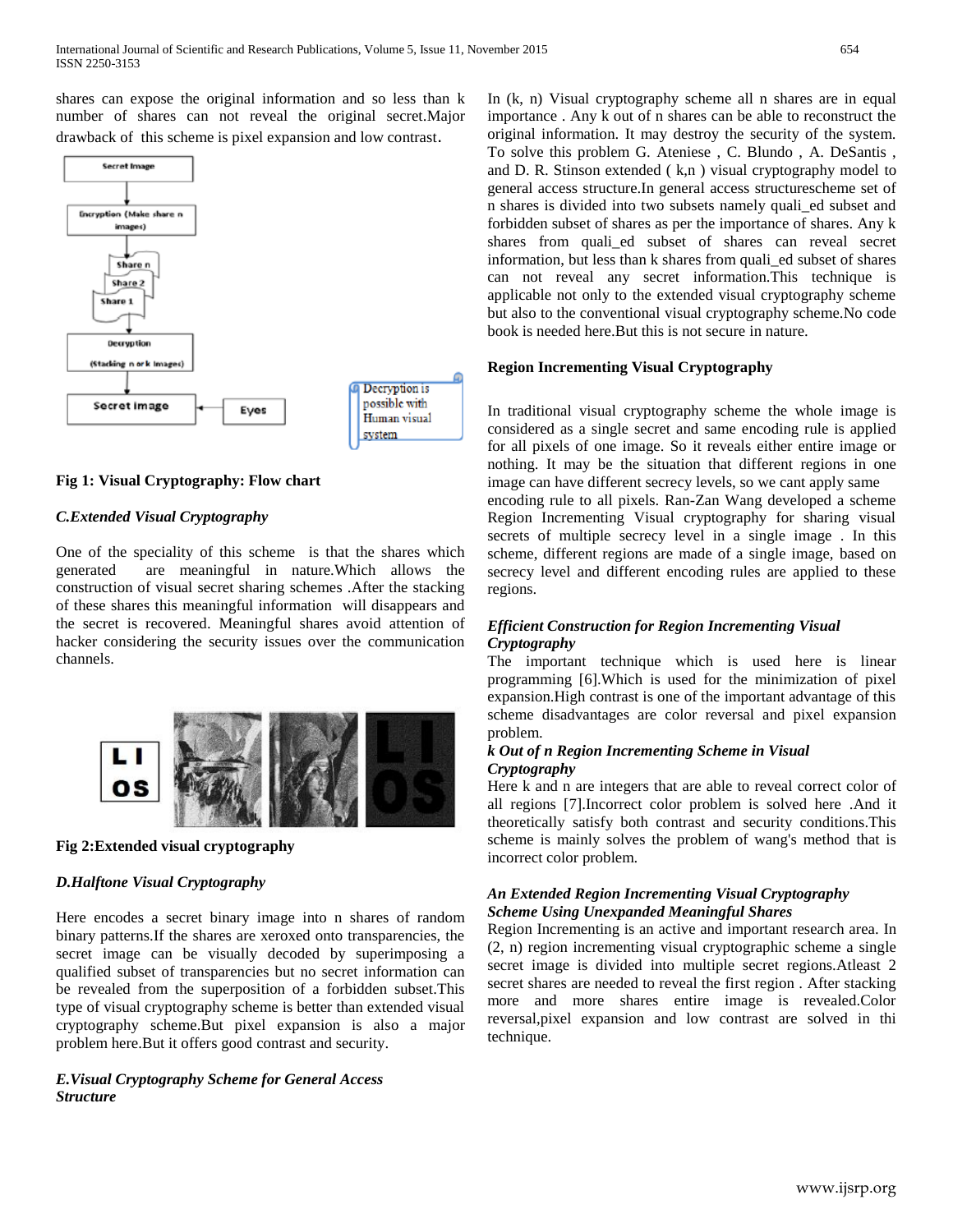#### **Video Steganography and Wavelet Transform**

#### III. METHODOLOGY

## *Steganography*

Steganography is the art and science of writing covert messages such that the

presence of message is only known to both sender and recipient.This word is derived from greek words steganos means covered or protecting. Graphia means writing. Steganography mechanism is used to hide data like secret images and any other files within another file. Steganography and the cryptography mechanisms are combined together to send a secret data with full security. The best steganographic method that works in this domain is the LSB (Least Significant Bits) which replaces the least signi\_cant bits of pixels selected to hide the information. There are four ways to implement steganography: 1. Using text. 2. Using images. 3. Using audio files. 4. Using video files.

#### **Text Steganography**

The medium which is used for hiding information is text. Text steganography can be classified mainly three basic categories 1) format-based 2)random and statistical generation and linguistic method.

#### *Image Steganography*

The most widely used technique is image steganography.This steganography technique exploits the weakness of the human visual system (HVS).The medium which is used for hiding information is image.

#### *Audio Steganography*

Here the medium which is used here is audio.In audio steganography secret message is embedded into digitized audio signal which result slight altering of binary sequence of the corresponding audio file.

#### *Video Steganography*

Video files are generally a collection of images and sounds. so most of the presented techniques on images and audio can be applied to video files too. When information is hidden inside video the program or person hiding the information will usually use the DCT (Discrete Cosine Transform) method. DCT works by slightly changing each of the images in the video, only so much that it is not noticeable by the human eye.

#### *Wavelet Transform*

As a mathematical tool wavelets can be used to extract information from many different kinds of data but certainly not limited to audio signals and images. Sets of wavelets are generally needed to analyze data fully. A set of complemen-

tary wavelets will decompose data without gaps or overlap so that the decomposition process is mathematically reversible. Thus sets of complementary wavelets are useful in wavelet based compression/decompression algorithms where it is desirable to recover the original information with minimal loss.



#### Fig 3:Proposed System

In this system firrstly we encrypt the message using the algorithm of adaptive region incrementing XOR based visual cryptography and after that hide the data into a video file that means we hide the data by using the frames of the video.This video will act like the cover.Each frame can be considered as different image and an image steganography method is applied here.So we use 2D lazy wavelet transform on each frame to get sub bands.The data is hidden in these four sub bands using LSB technique.The process of extracting the secret data from the steganographed video is just the reverse process of hiding the data in the video.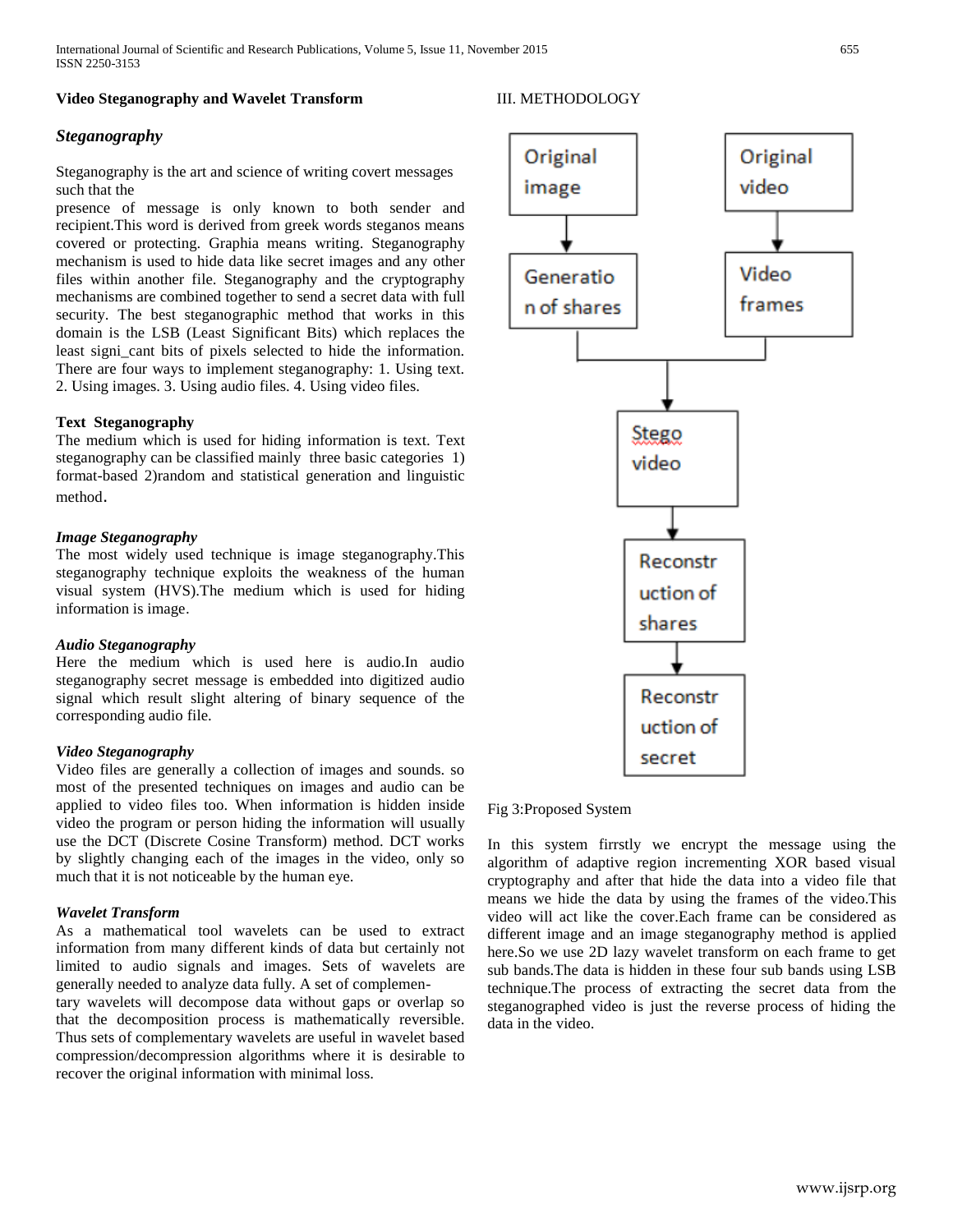# **Adaptive Region Incrementing Visual Cryptography Using Lazy Wavelet Transform**

# *Visual Cryptography Model*

In this model we will use the Adaptive region incrementing XOR based visualcryptography algorithm, which will convert the image into shares, which provide a high security. And this data is stored in frames of Video after that video can be send. At the receiving side, the shares are retrieved and converted to original image by stacking them together.

# *Hiding Procedure*

A video is consisted of multiple frames. We will use some frames of video in sequential order, and each frame (image) is treated as unique image and is use to store shares. A steganography technique is use to store share here we use the

2D - Lazy Wavelet Transform on each frame to get four subbands. The data is then hidden in subbands of frames using LSB technique. The length of data which is stored in frames is hide in audio using simple LSB technique.

# *Applying Lazy Wavelet Transform on the Frames of the Video*

A video is comprised of many frames. On each frame we apply a image transformation technique. Wavelet transformation is use to convert the spatial domain into frequency domain but most of the wavelet techniques produce real values,which will result in data loss when is hide and retrieved. So to overcome this we use lazy wavelet scheme, by applying Integer Wavelet Transform which produces integer values. After applying Integer Wavelet Transform we get four subbands.

## *Hiding data in the Four Sub-bands*

Using LSB technique we can hide shares in sub bands.After getting the subbands hide the message in the least significant bits (LSB) of the transform coefficients. The process of extracting the secret data from the steganographed video is just the reverse process of hiding the data in the video.

# **Algorithm for image hiding**

- Step 1: Extract all frames from video Step 2: Select 1st Frame I from Video
- Step 3: Apply Lazy wavelet scheme to produce 4 subbands (cA cH cV cD).
- Step 4: Hide shares on these sub bands Step 5: Transmit video through securre channel.

# **Algorithm for image retrieval**

- Step 1: Extract all frames from video Step 2: Select 1st Frame I from Video
- Step 3: Apply Lazy wavelet scheme to produce 4 sub bands ( cA cH cV cD).
- Step 4: Apply Region Incrementing Technique to reconstruct the original image

# **Adaptive region incrementing XOR based visual cryptography Algorithm**

**Input**: A binary secret image M with background L0 and k security levels  $L1, \ldots, Lk$ , and an access structure (quali\_ed set,forbidden set) whose minimal qualified sets are with initial security levels.

**Output:** n shares R1, . . . , Rn. 1)

Assign initial security level to minimal qualified sets 2)The remaining qualified sets which are not assigned the initial security level are automatically given by using the security level assignment algorithm. 3)After this share generation begins. Algorithm mainly consists of two components

1)The generation of p pixels and 2)The construction of the remaining n-p pixels. For each time, a pixel m is constructed based on the security level of given secret pixel. A qualified set which contains p participants, is randomly chosen from the basis. According to the selected minimal qualified set, p-1 shared pixels are randomly generated,

and the shared pixel is constructed in accordance with p-1 random pixels and the secret pixel using XOR operation. For the remaining n-p shared pixels, they are generated iteratively based on the secret pixel and the former shared pixels that have been assigned values.

## **Security Level Assignment Algorithm**

Input: An access structure (Quali\_ed set,forbidden set) whose minimal qualified sets are with initial security levels. Output: Quali\_ed sets with assigned security levels. Consider, a sharing strategy with three participants 1, 2, 3and a three security level secret image is considered.

## **IV.EXPERIMENTAL RESULT**

# **Adaptive Region Incrementing XOR Based Visual Cryptography by using lazy wavelet transform**

## **Result analysis**

| <b>MSE</b> | <b>PSNR</b> | MD    |
|------------|-------------|-------|
| 301.810    | 48.734      | 43.00 |

This higher PSNR value generally indicates that the reconstruction is of higher quality.

# **Histogram for frame**